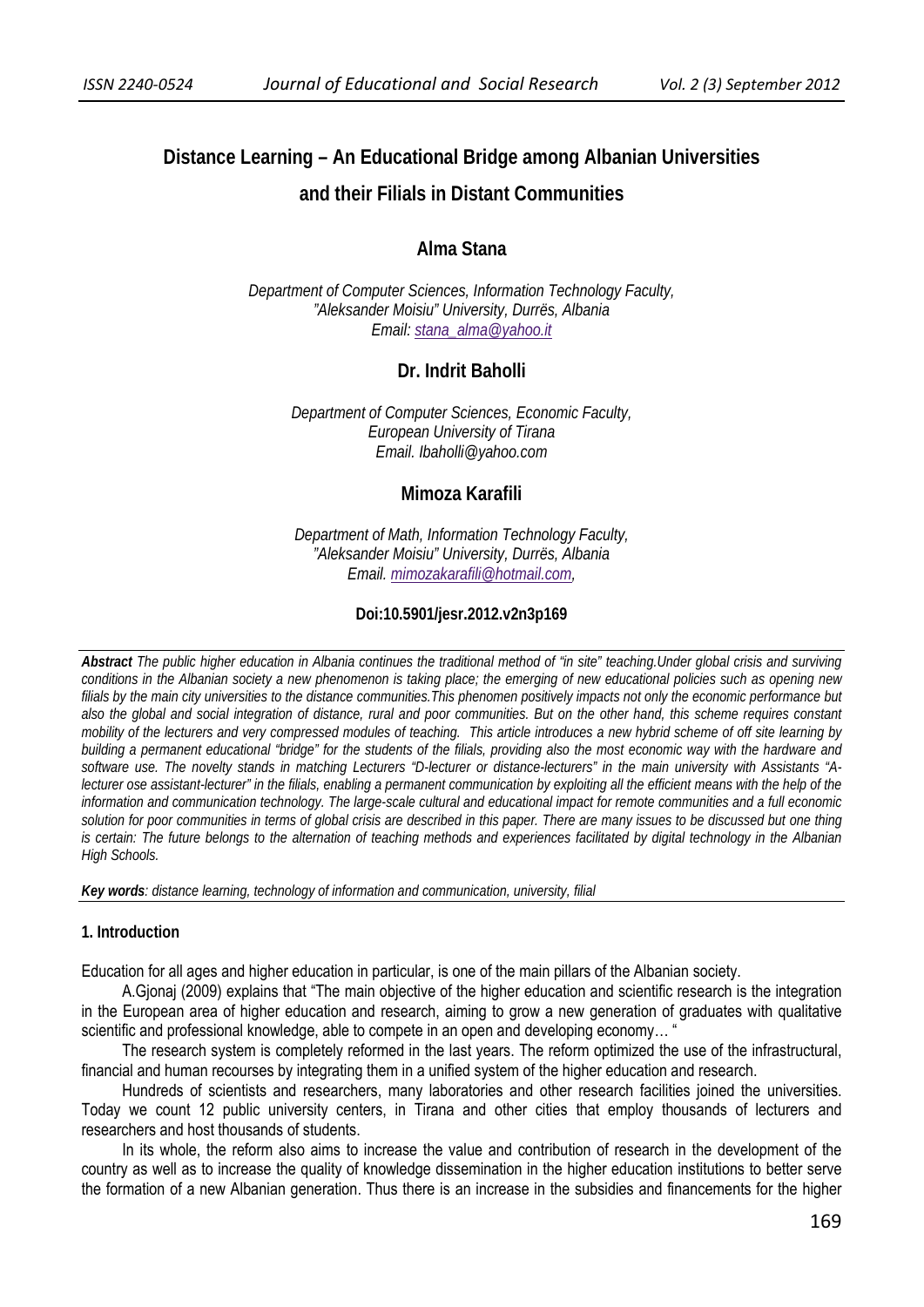#### education and the research.

But the higher education in Albania still suffers from old concepts, for instance the the government is still responsible for the education, and the prevailing method is still "the lecturer explains and the students listen" concept. Thus the higher education keeps following the "in site" tradition. The analysis done to the education system in Albania by A.Gjonaj (2009) shows that: "The investments done to improve the teaching, especially regarding the application of contemporary methods, are clearly insufficient. There is yet no system for the management of the performance of the academic staff, even though the Albanian law (2007) requires it".

Implementing such system would help to identify the academic personnel that still use old teaching methods and that need updating teaching qualifications.

In order to achieve the above mentioned objectives; we can identify the following strategic priorities for the upcoming seven years:

- Extending the system in order to meet the needs of the country under the perspectiveof EU integration and reaching the European standards (in terms of tertiary education indicators), while paralelly *granting access to the higher education to all those who demand it*.
- Assuring a variety of formation offers that match the needs of the perspective development of the country.
- Improving the teaching and learning quality in the higher education system, through continuos development of the human reasources and the culture of the quality. …"

## **2. Research Literature**

*2.1 "Education for all" policy and the phenomenon of opening filials by the universities in the far communities; the socioeconomic impacts* 

Under the framework of the government's program to keep the economic growth, decrease the regional disparities and adhere in the EU, the main challenge for the education sector is the development of a system and institutions that prepare professionals that effectively fit in the labor market, that become active citizens and contribute to strengthen the Albanian ability to compete.

This project will increase the quality of education in all levels and will provide the continuity of the current reforms in the education sector.

The project "Quality and Equability in Education" will for the first time adopt a multi-sectoral approach (SWAp) in Albania, in order to emphasize the governmental ownership of the reform, to facilitate the cooperation and coordination among the partners and to strengthen the managerial capacity of the education system.

The Education Policies "Life long and Equal Education for all" impose to the Albanian universities a new focus: their enlargement, since it is foreseen that: "The enlargement of Higher Education is a priority to be pursued consistently, but without compromising the quality…"

The objective regarding the higher education is that: Up to 2017, over 85% of the enrollment graduated from the high school, shall enter one of the cycles and programs of Higher Education. This implies that the number of students in all cycles of tertiary studies (post-secondary, bachelor, master and doctorate) and forms of study (full time, part time, distance learning) in 2013 shall be over 120 000, compared to around 90 000 (in 2008)…"

Together with the development of the country, the needs of the labor market will also change with a faster pace than before. This means more people will need to return to learning in a given moment in their life, for instance with summer courses or evening courses. The opportunities for "life long learning" are limited right now, partly because of low demand, but also because there are no encouraging mechanisms for the Higher Education Institutions to offer such service.

Hence, the higher education in Albania keeps expanding addressing the increasing demand (around 5000 more students/year) and reaching the needs of the community by "establishing new public universities, faculties, departments or their filial". A.Gjonal (2009)

The University "Aleksandër Moisiu" Durrës (UAMD) is the newst Abanian public university, firstly established in 2006-2007 and in third year time established its filial in the northeastern edge of Albania, in Peshkopi.

Through its studying-research programs of a contemporary theoretical, methodological and practical standard, UAMD aims to "professionally educate high specialists in fields that match the needs of the individuals and employers by preparing the graduates for diverse carriers in a competitive labor market in accord with the demands and needs of a dynamic and developing society".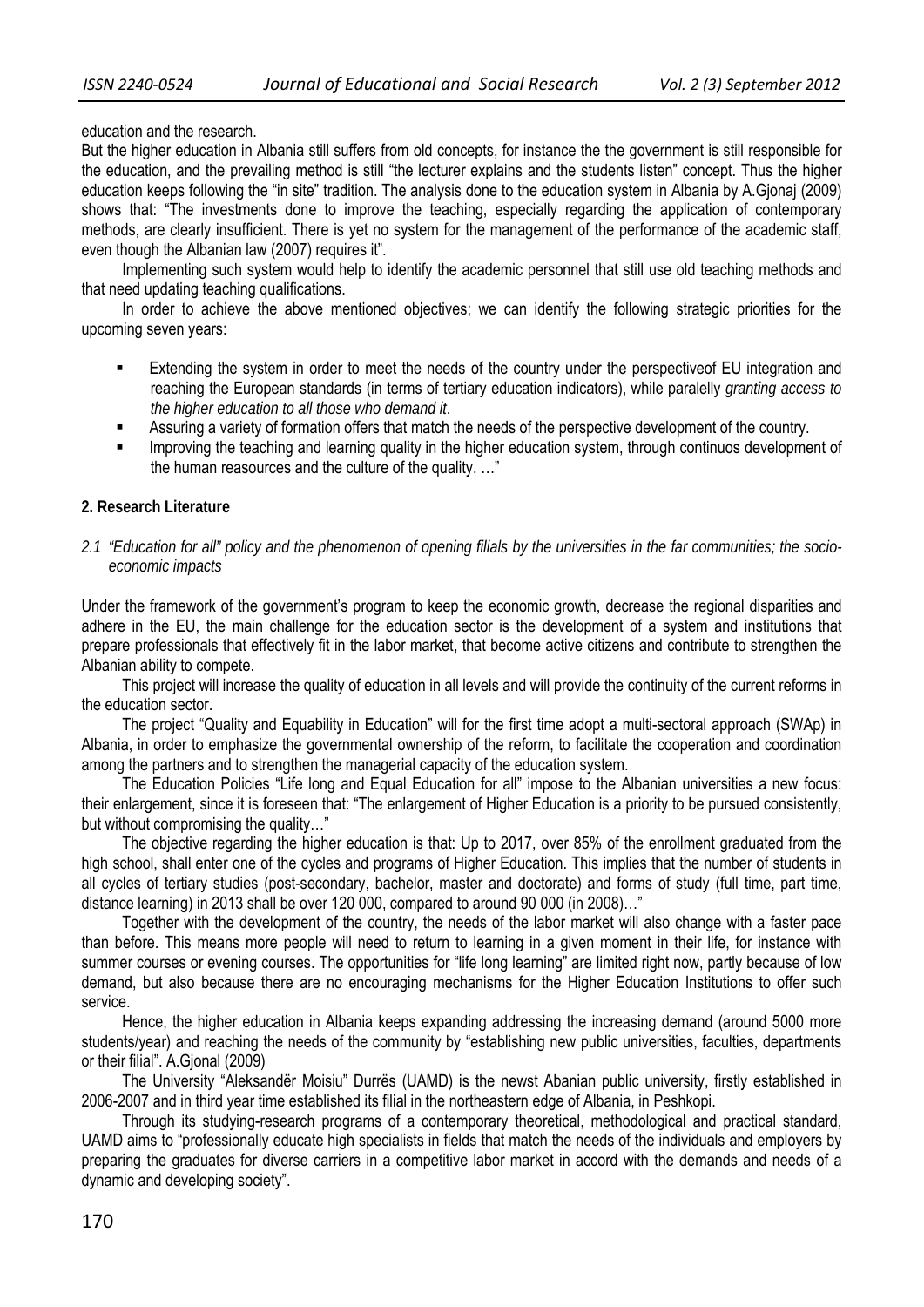Today Peshkopia feels appraised by the establishment of this decent university pole with 14 studying programs, 4 in Economy and Administration, 7 in Education and 3 studying programs by the High Professional School.

The phenomenon of filial establishment in Albania is precoscious …Thus various filials were established in different cities such as Shkodra, Elbasani, Gjirokastra, Korca and later on in further edges of the country, such as new branches opened by the University of Tirana in Kukes and Saranda.

Some private institutions also followed the same path by establishing new branches in cities such as Berat, Fier, etc.

Such phenomenon has its positive impact also in the economic aspect of the social and global integration of the distance communities. Especially in this area it is crucial to understand the need to detach from the old mentality, to change the learning culture, not only of the formal but also informal learning.

The small and distance communities must also understand that learning is for all, that the government provides the learning infrastructure but the responsibility for his own personal development stands to the individual. Obviously learning is not just a survival tool of employment but also serve to the citizenship.

The extra-curricular environment in these communities also must understand that learning has not only to due with the intellectuals; it is not just the Youngs' business and doesn't end with the graduation.

Albania faces difficulties with the digital technology in the major cities let alone the distance communities.

## *2.2 The current scheme of traditional teaching in university filials with "fragmented and compressed" modules*

Referring to the National Strategy of Higher Education, it is stated that: "The content of teaching, besides the teaching methods, must be updated with the newst developments of the XXI-st century within the national framework of qualifications and matching the general HEAL framework". The higher education institutions are moving in adopting a modular approach and a credit transfer system for the studying programs, that is one of the priorities of the Bologna system. The higher education institutionsmust understand that the modular and credit transfer system is not done for administrative purposes, but for the benefit of the students. This sytem aims to expand the opportunities for the students, providing real alternatives and transfer options, within the institution and among higher education institutions.

So far the filials have been under the custody of the primary universities that indicated them the curriculas, organizing schemes and sent the lecturers from the universities to the filials.

In order to better explain the "in site" traditional teaching scheme in filials, let's consider Peshkopia case which is familiar to us.

The filial employs qualified local staff, but the staff is still incomplete and there is an obvious need to receive training from the "center".

This requires a constant mobility of the lecturers from Durres to Peshkopi and the application of "compressed and fragmented" modules among three lecturers, as follows:

The first lecturer teaches the first part of the course module and at its end organizes the fist intermediate evaluation (test).

The second lecturer during the second week the second part of the course module and at its end organizes the second intermediate evaluation (test).

The third lecturer teaches the third part of the course module and at its end organizes the final evaluation (test), calculates the results of the students and posts them to the filial.

The first lecturer gives the assignment and the third one evaluates it.

To speak the truth, because of the distance, climate, familiar obligations, etc, the elected lecturers are usually the youngest, the healthiest or single males and females.

This is clearly not the right way to re-structure the filial.

#### *2.3 Distance learning – a contemporary idea for universities open towards knowledge*

Weber teaches us that there are no successful policies without respecting the principles of honesty and this very outstanding person implies that without aiming at the impossible we can't reach the possible.

"First of all, the higher education system doesn't yet sufficiently satisfy the future needs of the country's society and economy. Many aspects of the higher education, especially the level of teaching and research in higher education institutions didn't match the dynamics of the Albanian society and the European disposition…

This article introduces the idea of drawing an hybrid scheme of learning "off site" by building a permanent "bridge" of "distance" education for filial students and provide a complete and more economic solution, in hardware and software.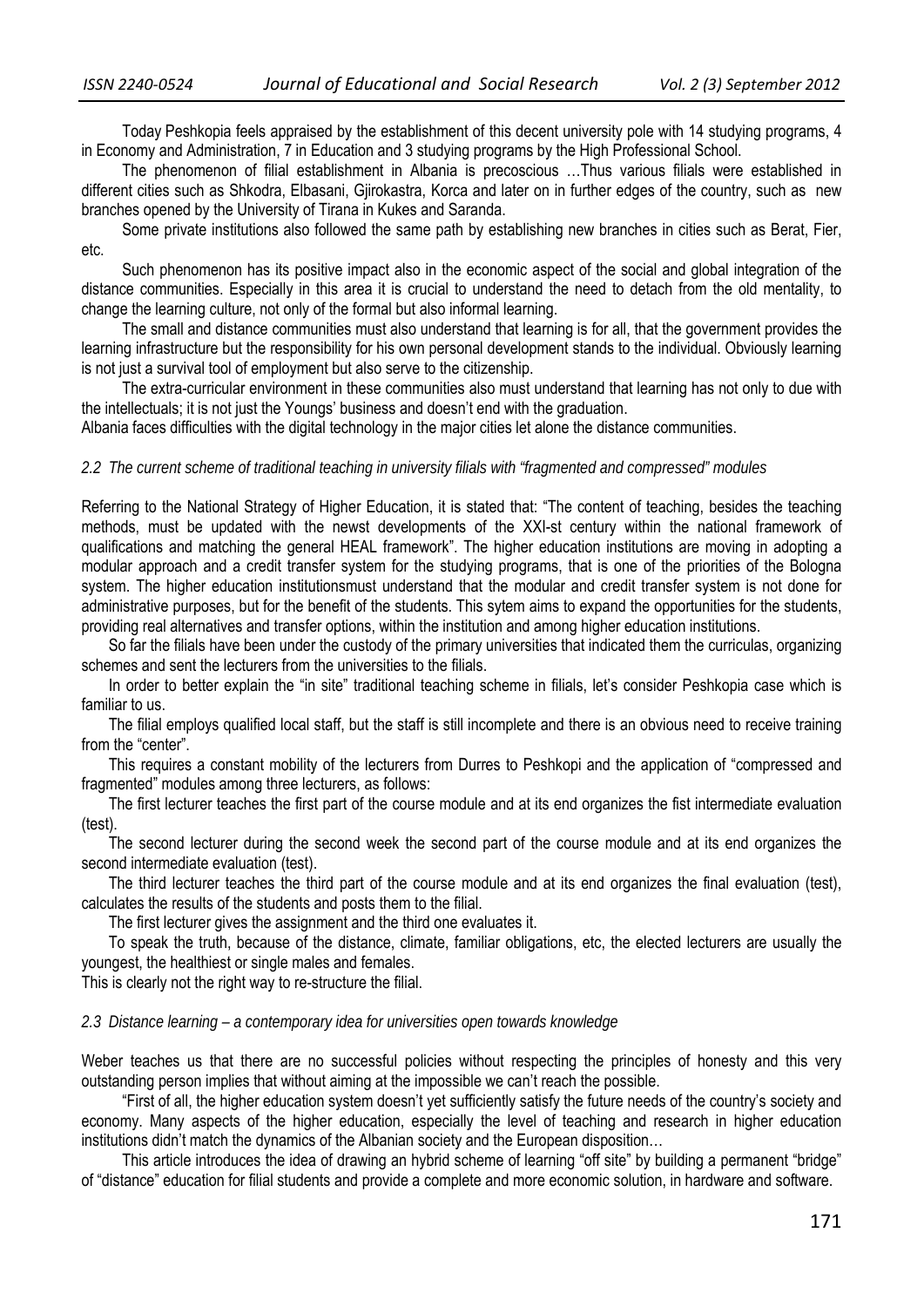"Open and Distance Learning" ODL enables learning off the auditoriums independently. Due to information and communication technology (ICT), it is possible to improve the teaching quality by facilitating exchange and cooperation." Some universities and institutions in Europe offer this serbice beside the traditional teaching; as there are also

universities that offer only learning by ODL.

The diversity of institutions and networks, languages and graduate courses, features the European distance learning. The diversity of cultural environments, education policies, employment needs, professional trainings and massive internet for students, are the main factors to develop distance learning.

The ODL idea became popular in Europe after the '90, following the British experience.

In 1999, the World Bank established the ODL center in South-Eastern Europe, located at Sofia University to promote regional ODL services, to provide pedagogical support for videoconferences, internet materials, online exams and print materials. The center opened the "Distance Class Learning" DCL, a multimedia video-interactive e-class in a computer lab with a main computer and PCs, microphones, etc, for each student as well as the online communication among the "peers group" and the instructors. The staff of the center includes a manager, a PR, a technician, tutors and coordinators.

The South-Eastern Europe University of Tetovo that teaches also in Albanian language offers "Distance studies" in Law, Business Administration, Science and Technology, Languages, etc, using the following ODL scheme:

At the beginning of the semester the students personally meet their lecturer in the auditorium. Some courses take place once in 2 weeks in the auditorium. Using the "Book" – a technology aided system of learning management; the students are guided towards self-teaching, with evaluation criteria, assisting materials and the possibility to participate in electronic forums. By the end of the semester an intensive workshop takes place in the auditorium with the lecturer finalized with the evaluation test (in the auditorium).

ODL is improved in time, eliminating the segregation and learning only by technology means. Today's ODL students are able to participate in projects with their consultants in network "peers group", constantly communicating with their instructors and read "offline" materials, therefore perceiving the bond with the "e-class".

## *2.4 The digital bridge of distance learning in real time for filial students and the economic hardware and software solution*

So far no distance university is established in Albania. Wisdom University completely licenced for ODL didn't work.

Meanwhile Albanian lecturers teach for a global auditorium in real time through internet.

While foreigh lecturers from all over the world come and teach "in site" modules in the auditoriums of public and private universities.

The lecturers of the main universities keep going to filials according to a weekly based schedule and traditionally teach modules in auditorium. The novelty in this article is the idea of using ODL in Albanian filials according to the "Couples scheme":

A Couple of lecturers must be established the "D-lecturer or distance-lecturer" in the main university and the "Alecturer or assistant-lecturer" in the filial that will enable a permanent communication student-lecturer by exploiting all the effective means of learning through technology.

The D-lecturer is a qualified and interactive lecturer at the main university. At a specific time (after the formal working time of the filial students), he/she sits in his office in front of a computer equipped with webcam and explains in real time through the monitor and the camera, inter-rezcting with the A-lecturer and the e-class in the filial. The students may re-watch his/her recorded lectures any time they need through internet. He prepares week assignments online for the students and also compiles and evaluates online projects or assignments. The D-lecturer prepares the evaluation tests for the students, send them to the A-lecturer on-line, who controls the tests and bills online the intermediate results or the final grade through a coded system.

A-lecturer or the tutor might be a DNP – filial inhabitant, who assisted by the filial's technician enables the connection in real time with the D-lecturer in the video-interactive e-class.

A-lecturer checks the week assignments during the e-class or online, distributes the printed lectures, supervises dhe tests and sent their scannings to the D-lecturer.

 The Students form the third pillar of the ODL triangle scheme. They can have different ages, cultures or professions. They can work and follow after work a studying program as "evening courses".

They must be familiarized with the digital technology. They should then download the lectures and the assignments of the D-lecturer, and interreact online with him.

We believe that the attendance at the e-class is not obligatory but is strongly recommended as the attendance in the auditoriums. In this way they can ask and conversate with the D-lecturer through the cameras and the monitor.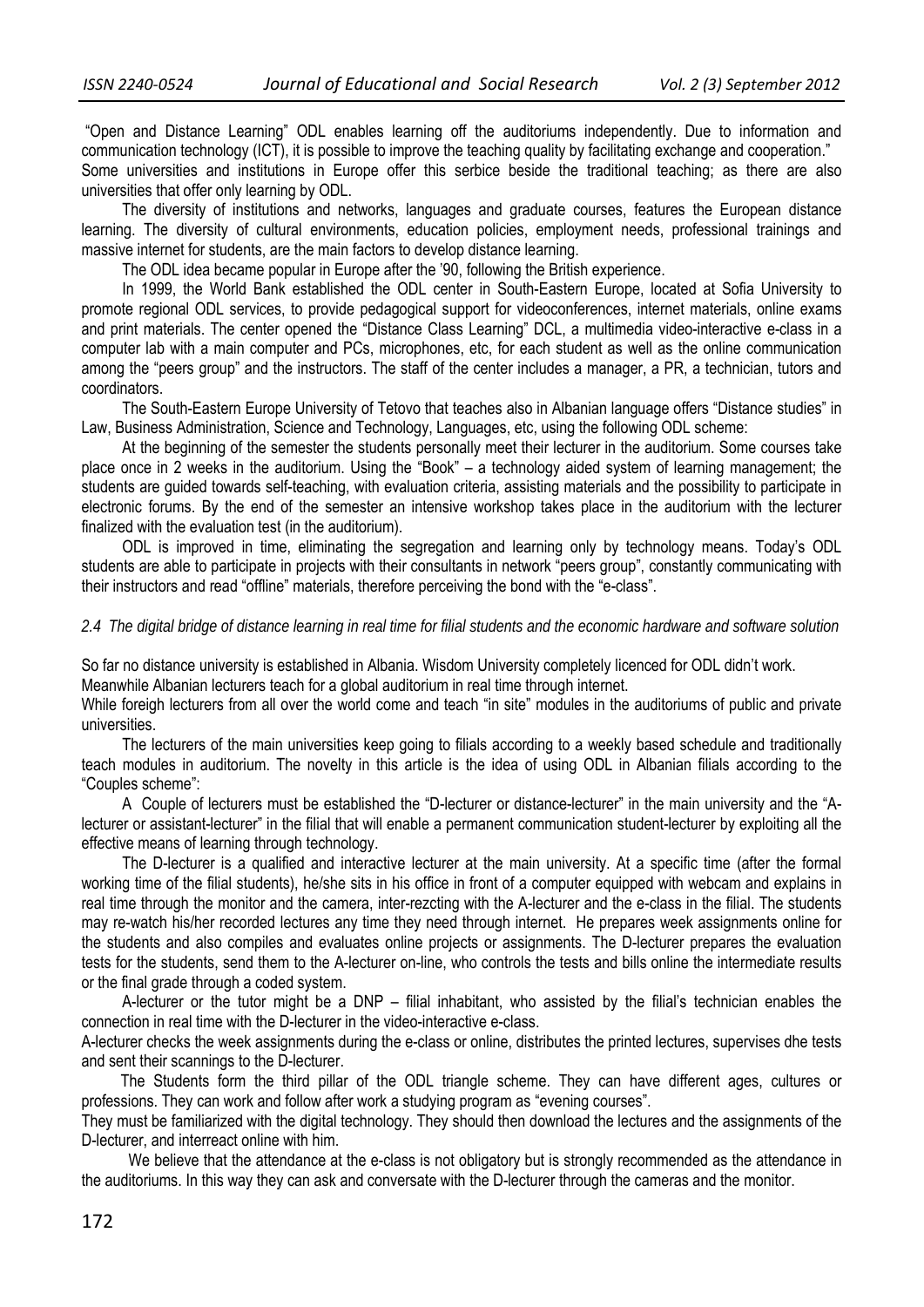The A-lecturer assists them step by step as a tutor in computing the week assignments and approaching the technology. The technology used in distance learning is classified as asynchronous and synchronous. The asynchronous technology is a way of online studying applied by students that study appart or individually. The "message board", e-mail and recorded videos are examples of such technology. This method might be used by students for further individual studies. The synchronous technology of distance learning is applied by students that simultaneously attend the e-class according to a well-defined time schedule. Web conference is an example of this technology.

The technology of these "Web-conferences" incorporates the use of audio VoIP te enable a completely "webbased" communication. This performance includes:

- Power Point Presentations of the topics and the use of mouse-remote for the students in the auditorium
- Video Live or Stream with webcams used by both: the lecturer and the auditorium
- **VolP** (audiocommunication in real time through headcuffs)
- Webture in different websites
- Meeting Recording the recording of the lecture in order for the dtudents to be able to watch it later
- **Nhiteboard for notes**
- Multiple choice tests to assess the comprehension
- Web-conference is the most economic option hosted by a webserver in internet.

The Filial is an all-inclusive education bridge for the community; all the main local actors must enable the well-functioning of knowledge transfer and cover the costs.

## **3. Objectives**

The main objective of this paper is to analyze the positive impact of introducing digital technology in contemporary teaching. This study aims to argument that the involvement of *the "couple" scheme* in teaching process, particularly in high education will help:

- To promote a more high educational and cultural impact for the distant communities
- To create a new social dimension due to the larger number of students and the variety of ages and professions
- To approach to digital technology by the communities far from the main nuclei high;
- To offer the most economic solution for the poor communities in the conditions of the global crisis
- To implement low hardware and software costs
- To use better unified curricula and better implementation
- To approach to education opportunities for the adults through lifelong learning
- To choose the lectures by the best lecturers of the main universities
- To teach in real time and in an interactive way with the e-class
- To facilitate the lecturers work without interrupting their other commitments
- To create access anytime the downloaded lectures
- To offer high accessibility of the online lectures by the rest of the community as well
- To give a crucial impact in increasing the employability rate
- To reach the unserved citizens that show great will for studying

Some of the disadvantages of ODL schemes are: not all courses can be delivered by this scheme; the evaluation in distance always leads to discussions; and the human and social dimesion of face to face meetings is very important.

## **4. Methods**

Methods we have used in this paper to process the data are: analysis, comparison, and observation.

# *4.1. Subjects*

The study was conducted in a public Albanian university that is named "Aleksander Moisiu" University of Durres and in Filial of Peshkopi. 200 people (40 lecturers, 100 students in Peshkopi, 60 students in Durrës).

To carry this study, we share experiences with our colleagues of the Department of Mathematics and Computer Sciences in UAMD that are actually teaching in the filial.

Furthermore, the students of "Aleksander Moisiu" University, Albania, more specifically, those who study in Durres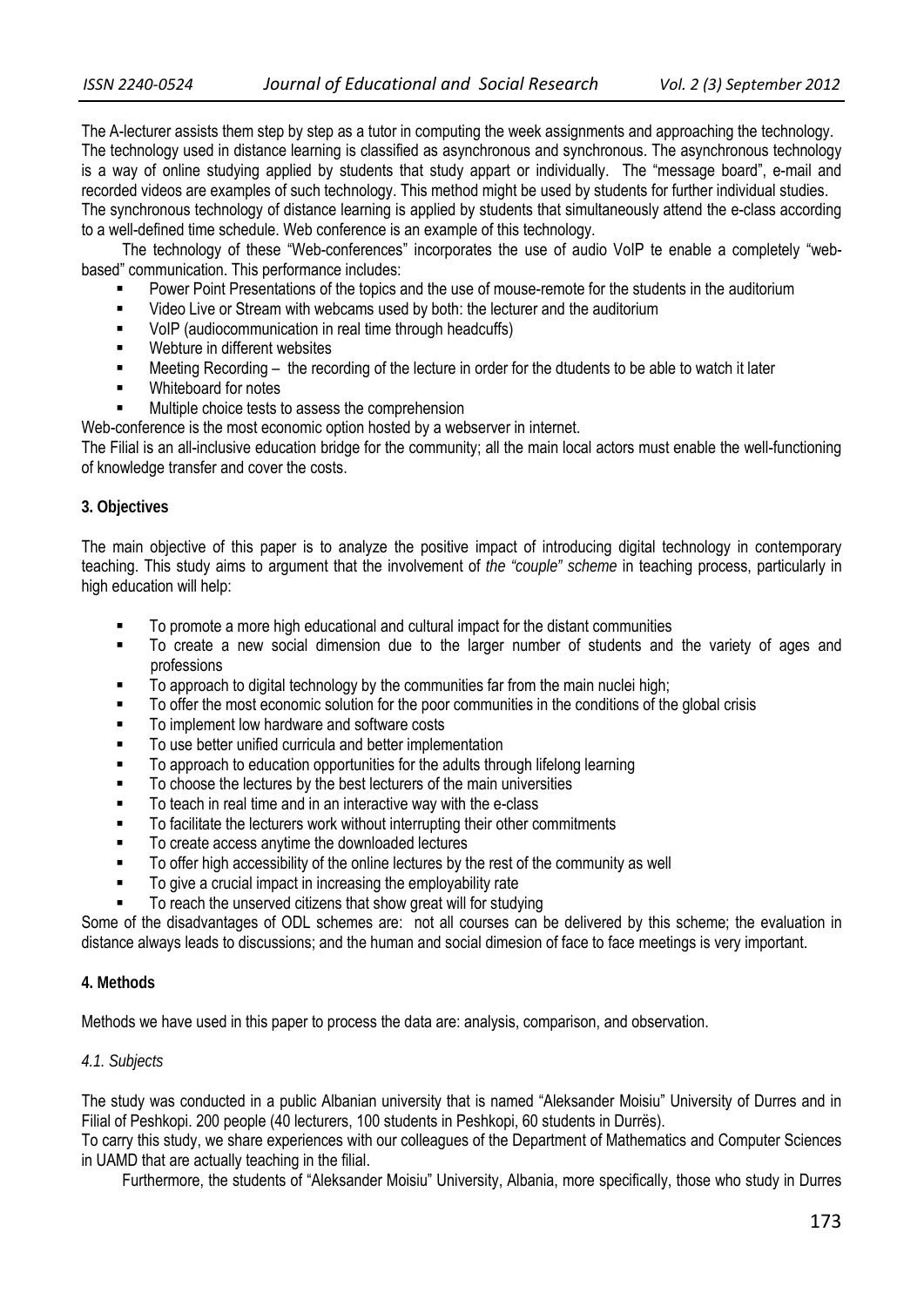and in filial were part of the survey. The target- groups included in the survey were: lecturers and students of "Aleksander Moisiu" University in Durres andf in the filial of Peshkopi.

#### *4.2. Instruments*

The instrument used to collect the data was a Likert type questionnaire, which consisted of eight questions. The people surveyed expresses their view concerning the implementation of Information and Communication Technology (ICT) in the teaching process.

#### *4.3 Data Analysis*

We will analyze only three of the questions of the questionnaire.

Then we compiled 3 different Questionnaires (check Annex I, II, III) filled in by 200 people (40 lecturers, 100 students in Peshkopi, 60 students in Durrës).

## *Survey of UAMD lecturers (check Annex I)*

The first qustionare was addressed to UAMD lecturers as they are very interested on this topic, directly related to their current and future activity.

The group of interviewees includes 40 lecturers, 30% out of which teached at the filial. The outcome of this survey indicates that the lecturers:

- Know the contemporary teaching methods and slightly used them
- They partially agree on the idea to deliver some of the courses in distance, through ICT, and half of them think these should be the theoretical courses
- **Few of them would prefer "distance" examination**
- Partly believe it is time to start implementing this method at UAMD

#### *Survey of UAMD students - center (check Annex II)*

60 students of different years and branches were randomly chosen.

The outcome of this survey indicates that the students:

- Consider the traditional education "in auditorium" the best option
- Know little on contemporary teaching methods and are mainly informed on the issue by the media
- The students never benefitted by these teaching methods
- **EXECT** Mostly agree on the idea to have some of the courses in filial, through ICT, and not to come to the auditorium
- Mostly believe it is time to start implementing this method at UAMD

## *Survey of UAMD students – Peshkopi filial (check Annex III)*

100 students of different years were randomly chosen.

- The outcome of this survey indicates that the students of the filial:
	- Consider the traditional education "in auditorium" the best option
	- Are not very satisfied with the teaching of the lecturers friom the center
	- **Would prefer lectures in distance by noted lecturers rather than come to the auditorium**
	- But do not prefer "examination in distance"
	- Unanimously think it is time to start implementing this method at the filial

Question: Do you know "E-Learning" and "Distance-Learning"? – 20% know it well, 60% know it a little, 20% not at all Question: How did you know? – 1% Friends, 30% Media, 60% Internet, 0% UAMD 0% Reading. Question: Students around the world benefit from this teaching methods, have you ever had such experience? – 0% often, 60% few, 40% never

#### **5. Conclusions and recommendations**

After a thoroughly elaborating the idea, we conclude that ODL and e-learning are generally little familiar to lecturers and students. It is the responsibility of Higher Education Institutions to advertise these contemporary methods already tested in Europe. Initially the traditional universities and later the new established ones must start experimenting this way of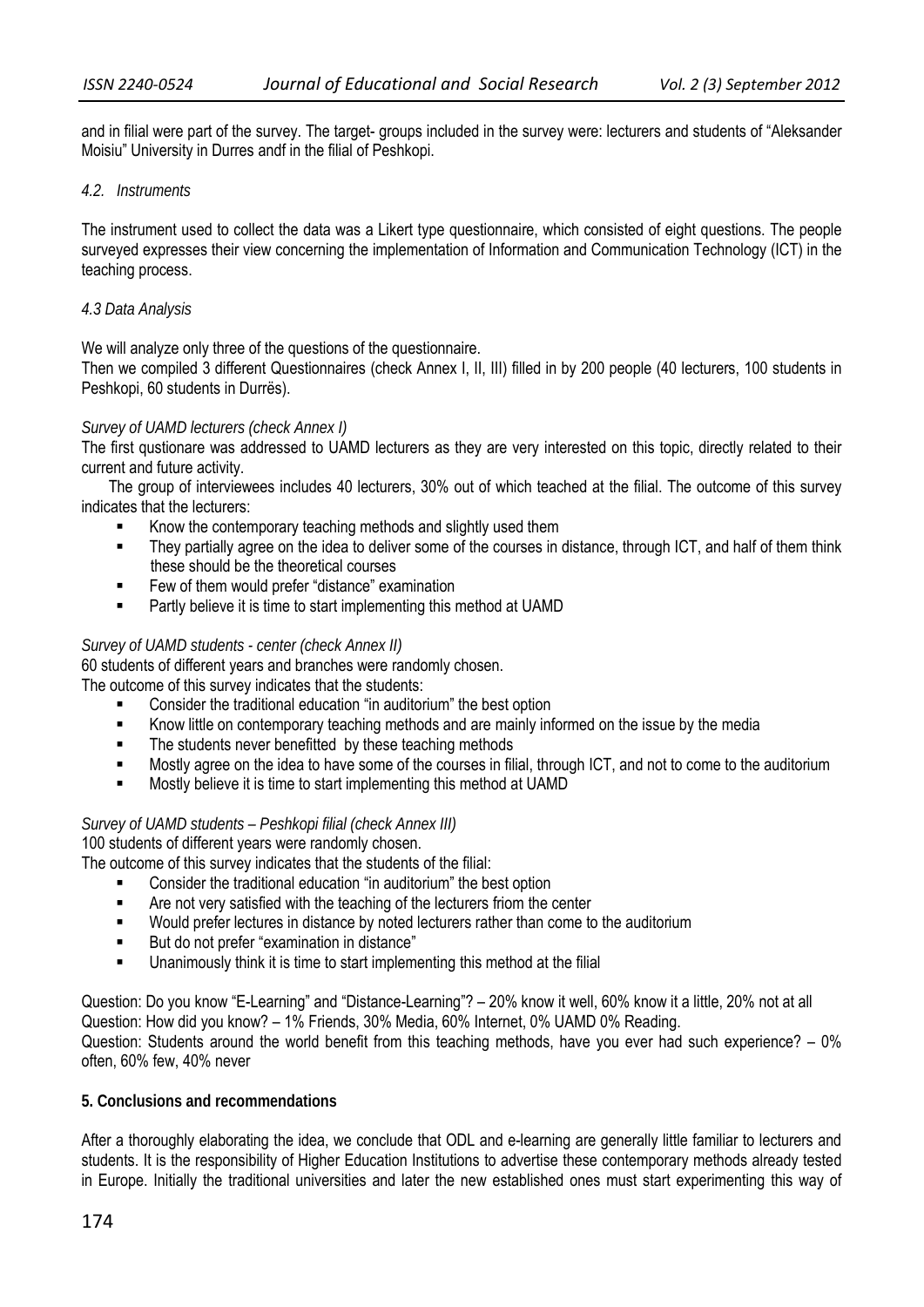teaching that helps life long education.

The applied strategy must be "… in accord with the main trends of the development of higher education in Europe and world, and especially with the Bologna process; its objective is to improve the higher education in Albania".

Albania like elsewhere in Europe is going to need skilled people, flexible, critically thinking, analytical and creative. Providing these abilities is the most important reform required by the higher education system. It will clearly be a continous need for specific professional knowledge, but the general skills will be more and more important and for many graduates will be much more worthy than the specific knowledge." SKALA (2008-2013)

This is evident for small and poor communities located far from the main urban centers, which are eager to learn but face objective constrains. It would be an event for this places; the world is getting closer through technology.

E-classes, built through a governmental project to eqip all the computer labs of pre-university education, might be of great use. This article was prepared referring to the avantguard experience in Europe for distance learning, which of course faced its own problems in implementation. On this regard there are obviously many issues to discuss but one thing is certain:

The future of teaching belongs to the alternation of methods and experiences assusted by the digital technology. Sooner or later everyone will take it on and perform better than today, be it students or lecturers.

#### **References**

(SKALA) (2008-2013) Strategjia Kombëtare Për Arsimin E Lartë

A.Gjonaj (2009)- Arsimi i Larte ne Shqiperi

High education in Republic of Albania. Law no. 9741 date 21.05.2007. Official Journal no. 68 2007, pp1917. Tirana 16-6-2007.

http://www.qpz.gov.al/doc.jsp?doc=docs/Ligj%20Nr%209741%20Dat%C3%AB%2021-05-2007.htm

M.F.Pulsen "Online Education" (2003)

Moore, Michael G.; Greg Kearsley (2005). Distance Education: A Systems View 6. Master-plan for introduction of IT in all schools (2005). Retrieved 12.12.2006, http://www.mash.gov.al/sistemi\_i\_informacionit/e\_schools\_MP\_v-6\_Albanian.pdf

Policy for Development of Sector of Telecommunications in republic of Albania. Decision of Government no. 288 date 18-6-1999. Official Journal no 22, 1999, pp 786. Tirana 26-7-1999.

Reform of Scientific Research System. Report of Goup of Experts. Tirana 2006.

Watkins, B. L (1991). The foundations of American distance learning: A century of collegiate correspondence study", p.1-37. Dubuque, IO: Kendall/Hunt Publishing 3.Holmberg, B. (2005). The evolution, principles and practices of distance education. Bibliotheks-und Informationssystem der Universitat Oldenburg. p. 13.

**Webbliografia**

www.eadtu.nl www.wikipedia www.seldi.net www.unitir.edu.al www.uamd.edu.al www.upt.edu.al www.ubt.edu.al www.unishk.edu.al www.uniel.edu.al www.unkorce.edu.al www.univlora.edu.al www.uni-pr.edu www.unizkm.edu.al www.umb.edu.al www.universitetieuropian.com www.educontact.eu/AboutDist.aspx

# **ANEKS I**

*Questionnaire for UAMD students in Durres* 

*Dear Interviewee, please carefully fill in the questionnaire we prepared to improve teaching in higher education in Albania for distant communities or filials of Albanian universities.*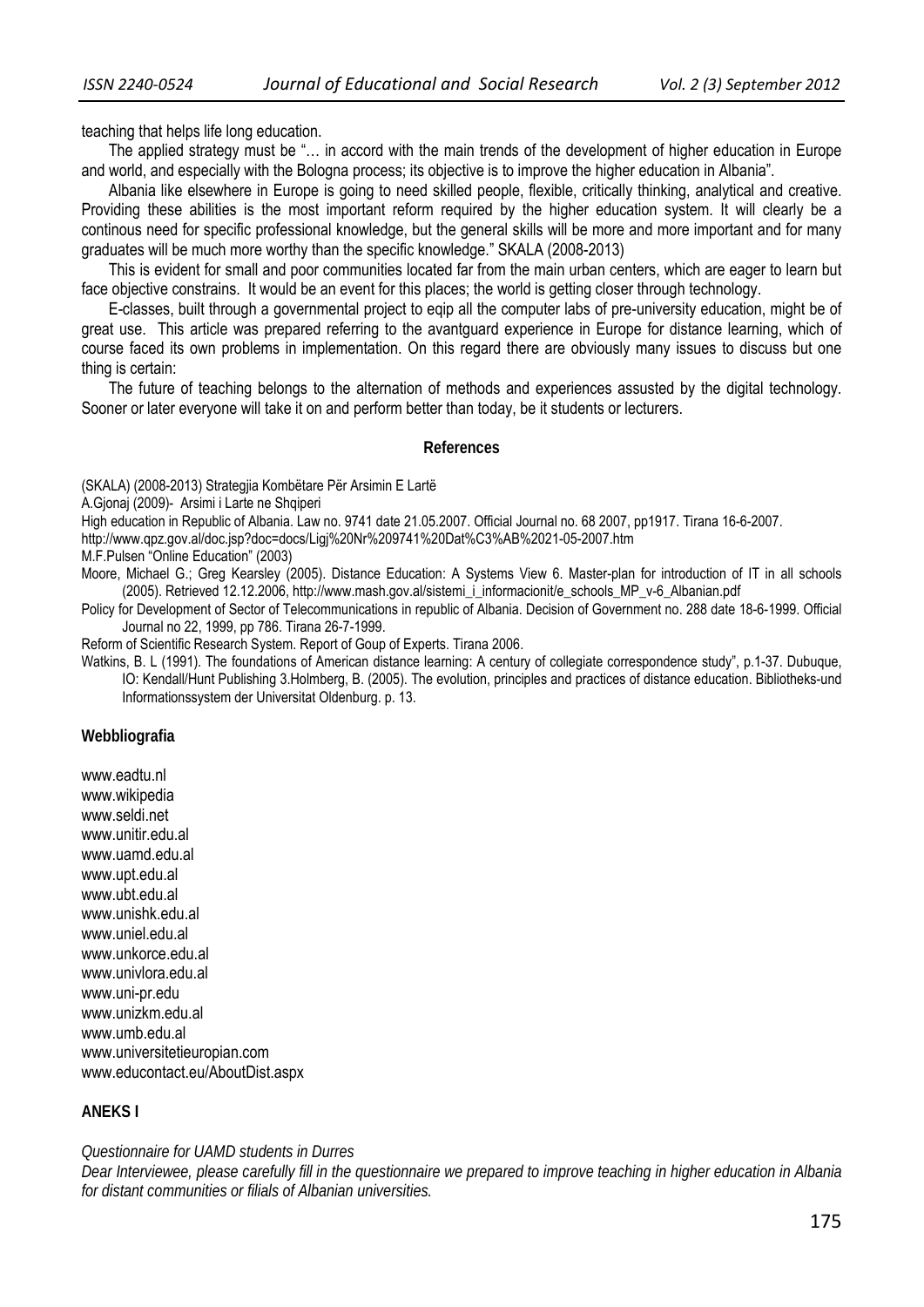| 1. Are you satisfied with the lecturer's teaching in your university?                                                                                                                       |  |
|---------------------------------------------------------------------------------------------------------------------------------------------------------------------------------------------|--|
| Very much $\Box$<br>Little<br>Not at all<br>П<br>$\Box$                                                                                                                                     |  |
| 2. Do you consider the traditional education "in auditorium" the best option?                                                                                                               |  |
| Yes $\Box$<br>Little<br>Not at all<br>$\Box$<br>□                                                                                                                                           |  |
| 3. Do you know "e-learning" or "learning through technology"?                                                                                                                               |  |
| Little<br>Not at all<br>Yes $\Box$<br>□<br>□                                                                                                                                                |  |
| 4. Do you know "distance-learning"?                                                                                                                                                         |  |
| Yes $\Box$<br>Little<br>Not at all<br>□<br>$\Box$                                                                                                                                           |  |
| How did you know?<br>5.                                                                                                                                                                     |  |
| Media<br>Friends $\Box$<br>Internet<br>$\Box$<br>$\Box$                                                                                                                                     |  |
| $UAMD \sqcap$<br>Reading<br>$\Box$                                                                                                                                                          |  |
| 6. Students around the world benefit from this teaching methods, have you ever had such experience?                                                                                         |  |
| Many times $\Box$<br>Few times $\Box$<br>Never                                                                                                                                              |  |
| 7. Would you prefer lectures in distance by noted lecturers rather than come to the auditorium?                                                                                             |  |
| Very much $\Box$<br>Little<br>Not at all<br>$\Box$<br>□                                                                                                                                     |  |
| 8. Which courses would you prefer to have in distance?                                                                                                                                      |  |
|                                                                                                                                                                                             |  |
| 9. How do you prefer "on-line" exams?                                                                                                                                                       |  |
| Little<br>Very much $\Box$<br>Not at all<br>$\Box$<br>□                                                                                                                                     |  |
| 10. Do you think it is time to start implementing this method at UAMD                                                                                                                       |  |
| Yes $\Box$<br>No <sub>□</sub>                                                                                                                                                               |  |
|                                                                                                                                                                                             |  |
| <b>ANEKSI</b>                                                                                                                                                                               |  |
|                                                                                                                                                                                             |  |
|                                                                                                                                                                                             |  |
| Questionnaire for UAMD students in Peshkopi Filial                                                                                                                                          |  |
|                                                                                                                                                                                             |  |
| Dear Interviewee, please carefully fill in the questionnaire we prepared to improve teaching in higher education in Albania<br>for distant communities or filials of Albanian universities. |  |
|                                                                                                                                                                                             |  |
| Put X in the box that matches your answer.                                                                                                                                                  |  |
| 1.                                                                                                                                                                                          |  |
| Are you satisfied with the lecturer's teaching in your filial?<br>Little<br>Not at all<br>П<br>П                                                                                            |  |
| Very much $\Box$                                                                                                                                                                            |  |
| Are you satisfied with the teaching in "modules" by the lecturers coming from Durres?<br>2.                                                                                                 |  |
| Very much $\Box$<br>Little<br>Not at all<br>$\Box$<br>□                                                                                                                                     |  |
| Do you consider the traditional education "in auditorium" the best option?<br>3.                                                                                                            |  |
| Yes $\Box$<br>Little<br>Not at all<br>□<br>□                                                                                                                                                |  |
| Do you know "e-learning" or "learning through technology"?<br>4.                                                                                                                            |  |
| Yes $\Box$<br>Little<br>Not at all<br>$\Box$<br>□                                                                                                                                           |  |
| 5.<br>Do you know "distance-learning"?                                                                                                                                                      |  |
| Yes $\Box$<br>Little<br>Not at all<br>$\Box$<br>□                                                                                                                                           |  |
| 6.<br>How did you know?                                                                                                                                                                     |  |
| Media<br>Internet<br>Friends $\Box$<br>$\Box$<br>$\Box$                                                                                                                                     |  |
| UAMD $\Box$<br>Reading<br>$\Box$                                                                                                                                                            |  |
| Students around the world benefit from these teaching methods, have you ever had such experience?<br>7.                                                                                     |  |
| Few times $\Box$<br>Many times $\Box$<br>Never<br>$\Box$                                                                                                                                    |  |
| Would you prefer lectures in distance by noted lecturers live from Durres?<br>8.                                                                                                            |  |
| Very much $\Box$<br>Not at all<br>Little<br>□<br>□                                                                                                                                          |  |
| Which courses would you prefer to have in distance?<br>9.                                                                                                                                   |  |
| 10. How do you prefer "on-line" exams?                                                                                                                                                      |  |
| Very much $\Box$<br>Little<br>Not at all<br>$\Box$<br>$\Box$                                                                                                                                |  |
| 11. Do you think it is time to start implementing this method at UAMD                                                                                                                       |  |